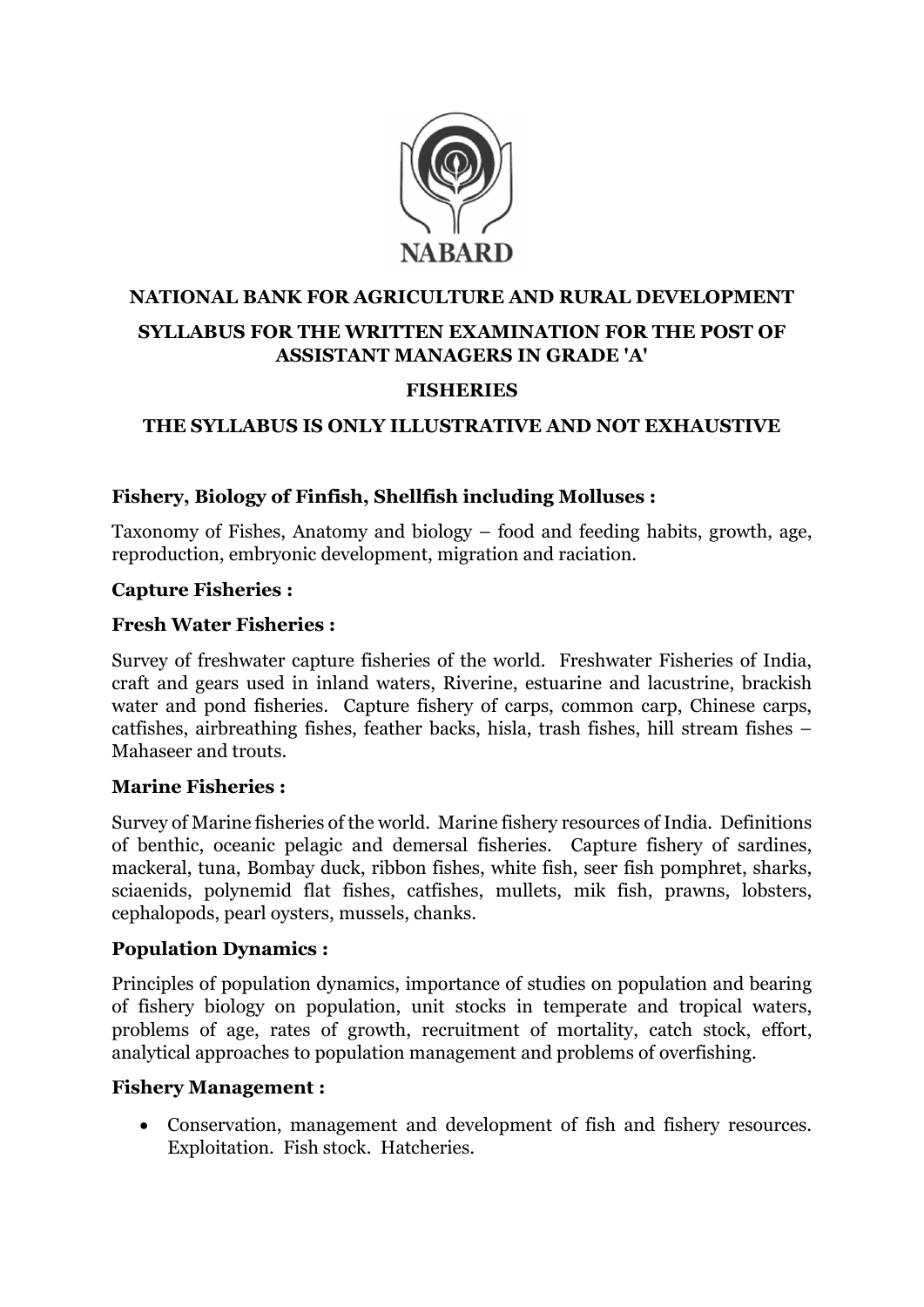- River improvements and their effect on fish stock, spawning facilities. Fish passes, siltation of dams and their relation with fishery ecology.
- Weed infestation, dereliction of water bodies and implication of aquatic ecology. Pollution in rivers and estuaries. Water supply, drainage and fisheries.
- Fishery administration, protection improvement and conservation of resources.
- Planning and finance personnel management, use of fishery data and their role in commercial fishery management.
- Fisheries research and teaching institutions in India and their organisation and function. FAO of UN and its role in international fisheries.
- Fisheries legislation, laws of the sea, territorial waters, EEZ, Maritime Zones of India Act, 1981. Indian Fisheries Act, 1897. Demands for their amendments relevant to overall fish development.
- Deep sea fisheries development in India India's coastal and off-shore resources – harvesting, post-harvesting activities in India.
- On-shore facilities for marine fisheries harbours, landing centres traditional fishery sector, mechanisation of fishing boats / gears, deep sea fishing fleet – Development through joint venture and transfer of technology.
- Export of fish and fish products trends in development marketing for domestic and export trade.
- Support of ancillary industries to overall development of fishery.

# Aquaculture :

## History of Aquaculture :

- Aquaculture in the world, principles of aquaculture, scope and importance, pond productivity. Culture fisheries in India – Agencies to promote aquaculture in India. Role of financing agencies, input mobilisation, response – rural aquaculture.
- Brackish water fish / prawn farming, prawn seed hatcheries technology.
- Mariculture resources technology, sea ranching, oyster, green mussel, weed cultivation.
- Preparation and management of nursery, rearing and stocking ponds, brooder ponds, predator control, weed control, algae bloom, cultivable species, stocking ratio, survival, growth and production, manuring, feeding. Intensive aquaculture – technology in Japan, Israel, Taiwan, South-East Asia – Philippines – Cage culture. Running water fish culture, integrated aquaculture – recycling of organic waste, fish ponds and public health.
- Soils their formation and structure, chemistry and conservation. Water quality, types of waters.
- Genetics and Breeding principles of genetics, modern trends in genetics, reproduction, hybridization in fishes, neuro-hormonal influence on breeding – maturity and fecundity – hypophysation – breeding techniques, riverine seed collection, bundh – breeding – influence of temperature, photoperiod – hatcheries, indoor and commercial hatcheries – carps breeding, airbreathing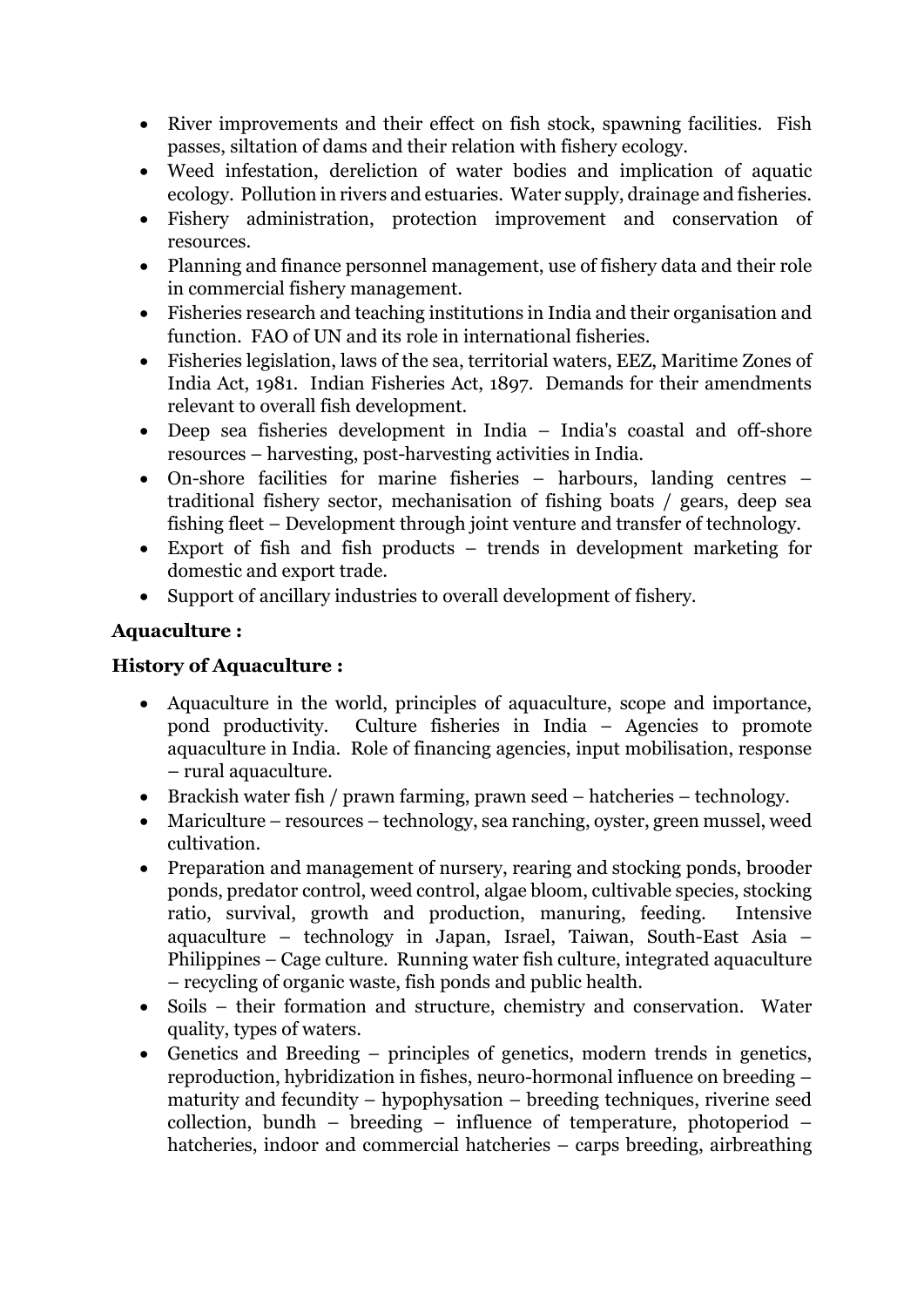fish breeding, mahaseer breeding – trout hatcheries fishery policies and priorities.

- Rearing of fish seed transport, stocking.
- Reservoir fisheries resources in India potential, production, management. Coordination with respective agencies.

### Farm Engineering :

Definition, applications and economic principles to fisheries, consumption, utility and demand, price and income elasticity, law of diminishing returns, theory of cost of production, elastic factor of supply of fish, uncertainity, risk and profiles in fishing, large scale and small scale production in fishery, fishing industry, national income from fisheries rent and common property, inflation and deflation, international trade and exchange, savings and income, investment and employment in fisheries, wages, rationalization of fishery industry, planning and financing scheme, project appraisal in regard to aquaculture, small scale fishing, mechanized fishing, deep sea fishery industry, processing economics.

### Fish Marketing and Co-operation :

- a) General principles of marketing, theory of perfect and imperfect markets, price determination in fish markets, channels of distribution of fish, middlemen in fishery trade and fish marketing in India, trends and scope for improvement, sales promotion and procedure in fish markets, importance of regulation of fish marketing, price support measures for fisheries in some advanced countries, utilisation and demand pattern for fish, importance of processing of fish for marketing, balance of trade and world trade in fishery products. General co-operative principles, co-operative movement in India and elsewhere, various types of fishery co-operatives, working of fishery cooperatives in India. Importance of legislation, study of state undertakings, private enterprise, corporations and relative role of co-operative sector, indebtedness of fishermen, socio-economic problems of fishermen, working
- conditions and welfare of fishermen. b) Importance of market surveys, marketing techniques, economic aspects of packing, packaging and labelling fishery products, promotion of sales, advertising techniques, pricing the products, role of Marketing Manager, budgeting, planning and decision making.

#### Fishery Planning, Finance and Management :

Fish development programmes in Five Year Plans – their implementation, fishery policies and priorities.

#### Post-Harvest Technology in Fishery :

Fish processing, freezing, canning, drying, smoking, pickling, fishery by-products – low value fish handlings. Quality control, food laws and management food processing machinery, on-board equipment.

#### Fundamentals of Extension, Education & Rural Development :